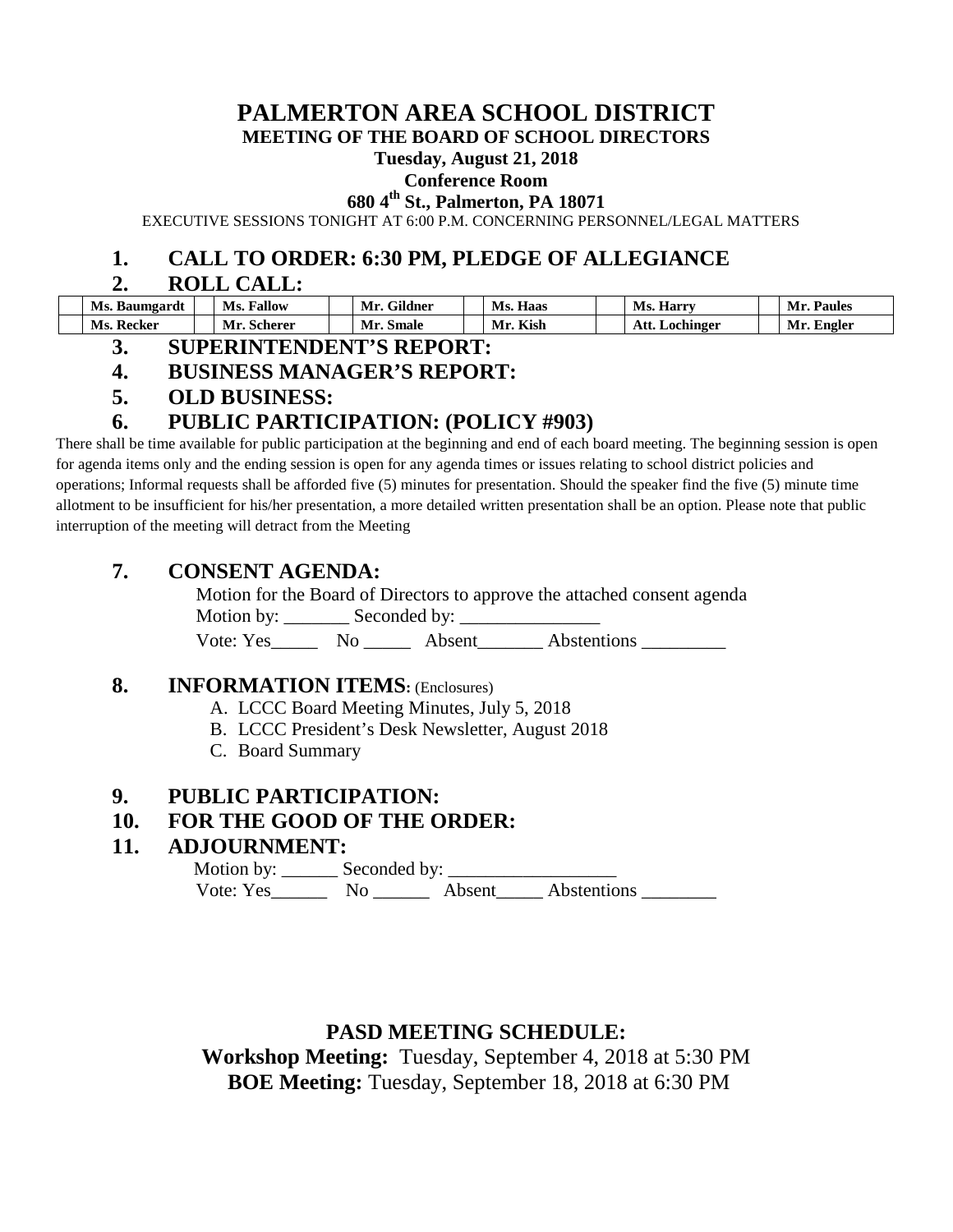# **PALMERTON AREA SCHOOL DISTRICT Consent Agenda**

# **Tuesday, August 21, 2018**

## **1. MEETING MINUTES:** (Enclosure 1)

Approve the minutes from June 19, 2018, July 12, 2018, and August 7, 2018 meetings.

# **2. APPROVAL OF FINANCIAL REPORTS FOR DISTRICT ACCOUNTS:**

Approve the financial reports listed below:

- A. TREASURER'S REPORT (Enclosure 2)
- B. ACCOUNTS PAYABLE (Enclosure 3)
- C. BUDGET TRANSFERS (Enclosure 4)

#### **3. FISCAL:**

A. Approve the proposal with the Gilbertson Group for district wide security improvements.

## **4. PERSONNEL:**

- A. Approve the attached tuition reimbursement.
- B. Accept the resignation of Jill Ann Figner from her position as part-time ESL teacher, effective August 1, 2018.
- C. Approve the following advisors for the 2018-2019 school year:

| Chorus                 |                           |
|------------------------|---------------------------|
|                        |                           |
| <b>Student Council</b> | (co-advisor)              |
| <b>Student Council</b> | (co-advisor)              |
| Yearbook               |                           |
|                        | <b>Environmental Club</b> |

D. Approve the following chaperones for the 2018-2019 school year:

| Elise Binder       | <b>PAMPA Chaperone</b> |
|--------------------|------------------------|
| Krista Campbell    | <b>PAMPA Chaperone</b> |
| Kelly Connelly     | <b>PAMPA Chaperone</b> |
| Kelli Costenbader  | <b>PAMPA Chaperone</b> |
| Anne Cronk         | <b>PAMPA Chaperone</b> |
| John Cronk         | <b>PAMPA Chaperone</b> |
| Jamie Drake        | <b>PAMPA Chaperone</b> |
| Dawn Ferrante Hart | <b>PAMPA Chaperone</b> |
| Carly Heist        | <b>PAMPA Chaperone</b> |
| Michele Heydt      | <b>PAMPA Chaperone</b> |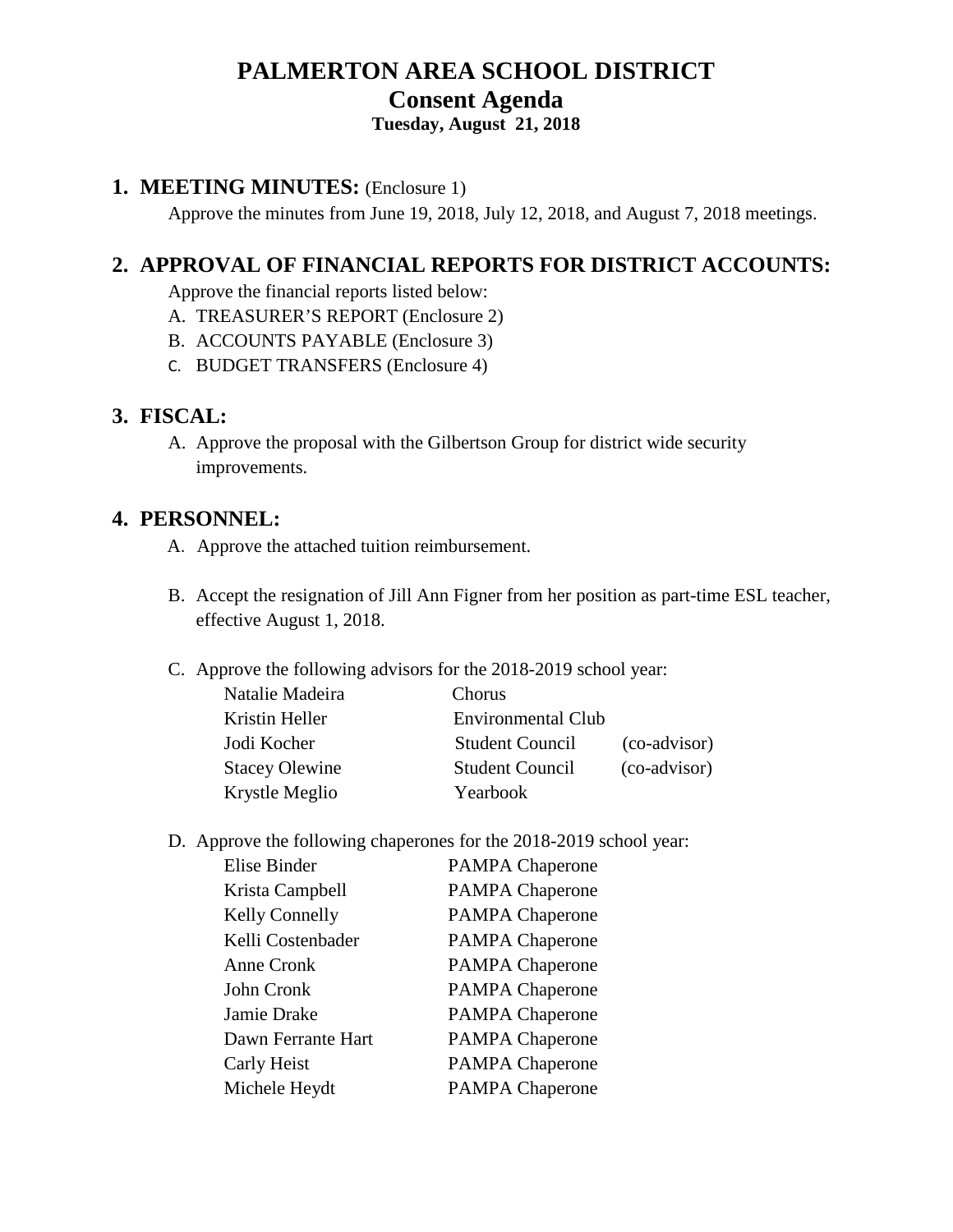| Jodie Hourt               | <b>PAMPA Chaperone</b> |
|---------------------------|------------------------|
| <b>Tom Hourt</b>          | <b>PAMPA Chaperone</b> |
| Larissa Kimmel            | <b>PAMPA Chaperone</b> |
| Matthew Kimmel            | <b>PAMPA Chaperone</b> |
| Lisa Kistler              | <b>PAMPA Chaperone</b> |
| Gretchen Laviolette       | <b>PAMPA Chaperone</b> |
| <b>Charles Laviolette</b> | <b>PAMPA Chaperone</b> |
| Janine Mack               | <b>PAMPA Chaperone</b> |
| Liz Reif                  | <b>PAMPA Chaperone</b> |
| Don Szena                 | <b>PAMPA Chaperone</b> |
| Lisa Snell Kern           | <b>PAMPA Chaperone</b> |
| Lisa Solt                 | <b>PAMPA Chaperone</b> |
| Don Szena                 | <b>PAMPA Chaperone</b> |
| Marla Szena               | <b>PAMPA Chaperone</b> |
| Neil Umstead              | <b>PAMPA Chaperone</b> |
| April Lyon Whitaker       | <b>PAMPA Chaperone</b> |

E. Approve the following Towamensing curriculum advisory council for the 2018-2019 school year:

| Joyce Paulinho         | Grades K and 1 |              |
|------------------------|----------------|--------------|
| <b>Lindsay Serfass</b> | Grades 2 and 3 | (co-advisor) |
| Alexandrea Spalding    | Grades 2 and 3 | (co-advisor) |
| Susan Deem             | Grade 4        |              |
| Lisa Ward              | Grade 5        |              |
| Jaclyn Ivancich        | Grade 6        |              |

- F. Approve the following Coaches for the 2018-2019 school year: Lyndsey Heinrich Asst. Girls' Soccer Coach \$2,636.00
- G. Approve the resignation of Shanna Israel, Reading Specialist, effective August 14, 2018
- H. Approve the following column movements:

Carol Andrews from Masters +45 to Masters +60 Tiffany Bachart from Bachelors to Bachelors +24 Dawn Burke from Bachelors +24 to Masters Randi Jo Freed from Masters to Masters +15 Trisha Green from Bachelors +24 to Masters Whitney Kern from Masters to Masters +15 Kyle Porembo from Bachelors +24 to Masters Brian Stevko from Bachelors to Bachelors +24 Sharon Westermann from Masters to Masters +15 Brittany Zeky from Bachelors +24 to Masters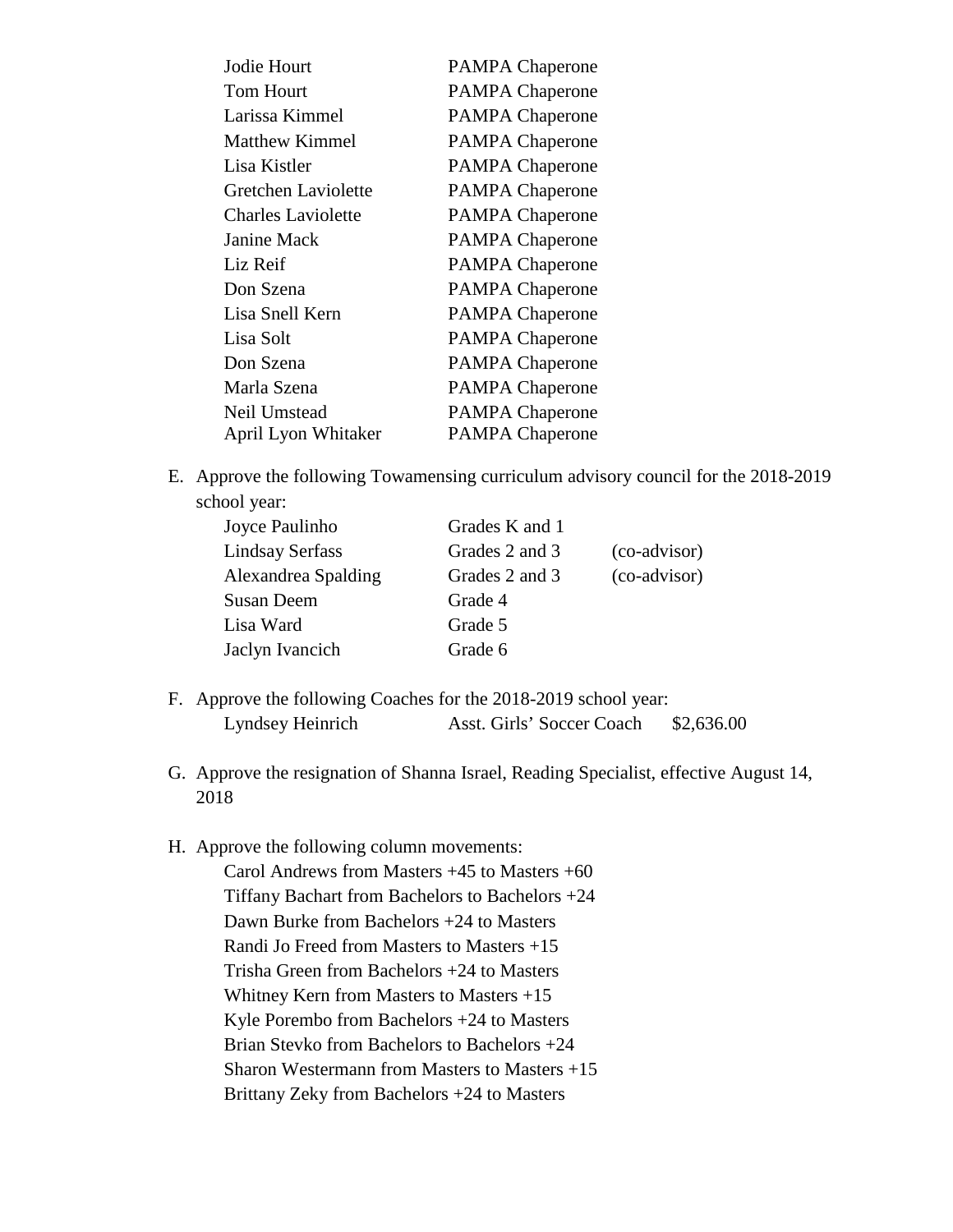William Zeky from Bachelors +24 to Masters Ralph Andrews from Masters to Masters +15

- I. Approve Amanda Burger as a substitute IA at \$7.25/hour and substitute Secretary at \$8.45/hour, effective September 4, 2018
- J. Approve Cassandra Creyer as a PT cafeteria worker at the rate of \$12.68/hour at Towamensing effective August 28, 2018.
- K. Approve Kyle Porembo as mentor for High School Biology Substitute.
- L. Accept the resignation of Laura Smarr from the Substitute Teacher List.
- M. Approve Jacen Nalesnik as a secondary substitute teacher, effective September 4, 2018.
- N. Approve Karen Henry as an elementary substitute teacher, effective September 4, 2018

## **5. OTHER**

- A. Accept the 2nd reading and approve the following Policies: # 249- Bullying/Cyberbullying
- B. Approve the following 2018-2019 handbooks:
	- 1. Parkside Education Center Parent/Student Handbook
	- 2. S.S. Palmer Parent/Student Handbook
	- 3. PAJH Student Handbook
	- 4. PAJH Faculty Handbook
	- 5. PHS Student Handbook
	- 6. PHS Faculty Handbook
	- 7. Towamensing Parent/Student Handbook
- C. Accept the Memorandum of Understanding between the Palmerton Area School District and the Pennsylvania State Police. (attachment on file)
- D. Accept the Memorandum of Understanding between the Palmerton Area School District and the Palmerton Police. (attachment on file)
- E. Approve the contract between Behavioral Health Associates and the Palmerton Area School District effective for the 2018-2019 school year. (as submitted)
- F. It is recommended that the Board of Directors approve the Dramatists Play Service Inc. Nonprofessional License Agreement for the performance of The Crucible for the